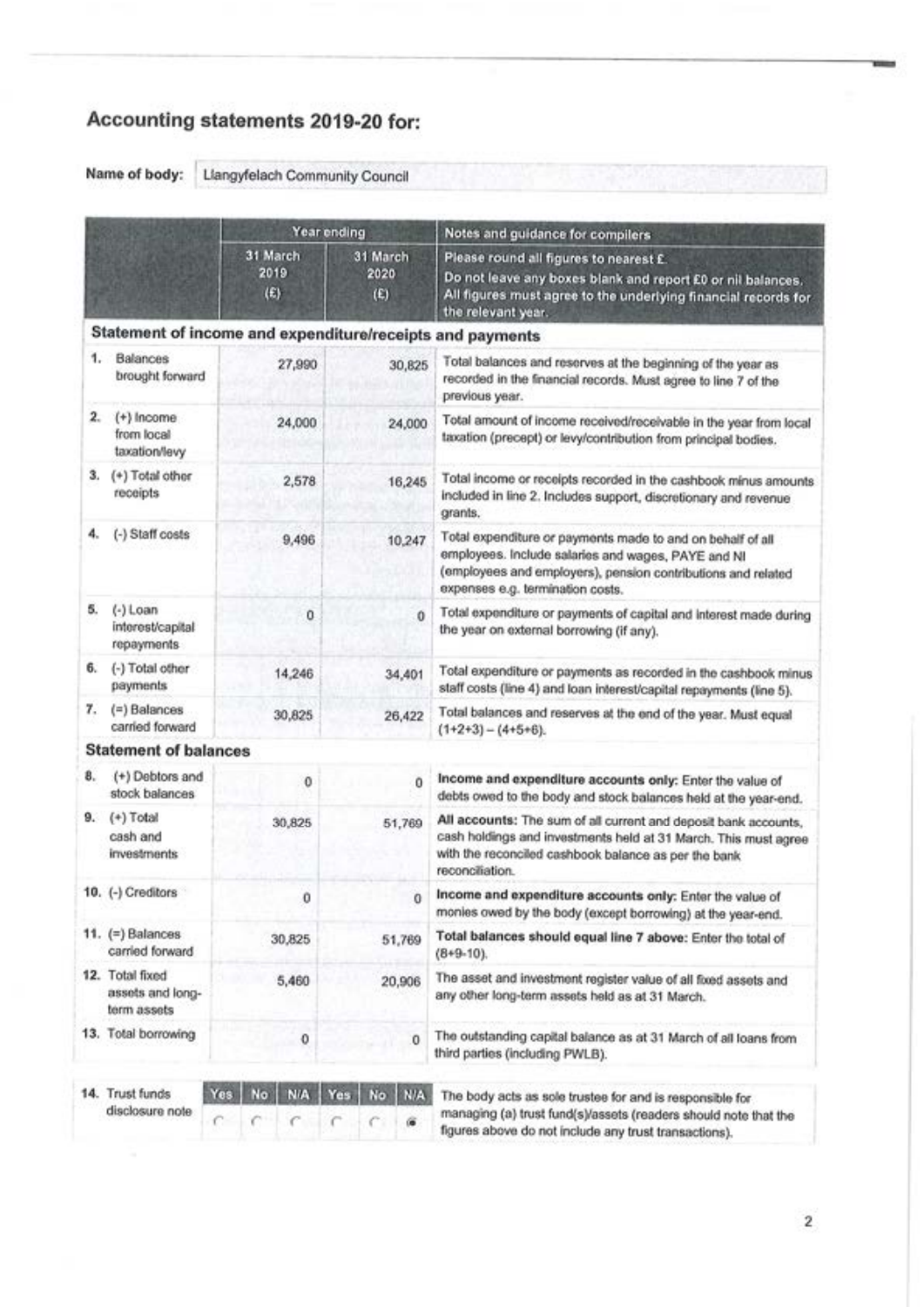## Annual Governance Statement (Part 1)

We acknowledge as the members of the Council, our responsibility for ensuring that there is a sound system of internal control, including the preparation of the accounting statements. We confirm, to the best of our knowledge and belief, with respect to the accounting statements for the year ended 31 March 2020, that:

|    |                                                                                                                                                                                                                                                                                                                              | Agreed?  |          |                 | 'YES' means that the Council:                                                                                                                                             | PG Ref   |
|----|------------------------------------------------------------------------------------------------------------------------------------------------------------------------------------------------------------------------------------------------------------------------------------------------------------------------------|----------|----------|-----------------|---------------------------------------------------------------------------------------------------------------------------------------------------------------------------|----------|
|    |                                                                                                                                                                                                                                                                                                                              | Yes      |          | No <sup>*</sup> |                                                                                                                                                                           |          |
|    | 1. We have put in place arrangements for:<br>effective financial management during the year;<br>and<br>the preparation and approval of the accounting<br>statements.                                                                                                                                                         | 儋        |          | c               | Properly sets its budget and<br>manages its money and prepares<br>and approves its accounting<br>statements as prescribed by law.                                         | 6, 12    |
| 2. | We have maintained an adequate system of internal<br>control, including measures designed to prevent<br>and detect fraud and corruption, and reviewed its<br>effectiveness.                                                                                                                                                  |          |          |                 | Made proper arrangements<br>and accepted responsibility for<br>safeguarding the public money<br>and resources in its charge.                                              | 6, 7     |
| 3. | We have taken all reasonable steps to assure<br>ourselves that there are no matters of actual or<br>potential non-compliance with laws, regulations and<br>codes of practice that could have a significant<br>financial effect on the ability of the Council/Board/<br>Committee to conduct its business or on its finances. |          |          |                 | Has only done things that it has<br>the legal power to do and has<br>conformed to codes of practice and<br>standards in the way it has done so.                           | 6        |
| 4. | We have provided proper opportunity for the<br>exercise of electors' rights in accordance with the<br>requirements of the Accounts and Audit (Wales)<br>Regulations 2014.                                                                                                                                                    |          |          |                 | Has given all persons interested<br>the opportunity to inspect the body's<br>accounts as set out in the notice of<br>audit.                                               | 6, 23    |
| 5. | We have carried out an assessment of the risks<br>facing the Council/Board/Committee and taken<br>appropriate steps to manage those risks, including<br>the introduction of internal controls and/or external<br>insurance cover where required.                                                                             | 僱        |          |                 | Considered the financial and other<br>risks it faces in the operation of<br>the body and has dealt with them<br>properly.                                                 | 6,9      |
| 6. | We have maintained an adequate and effective<br>system of internal audit of the accounting records<br>and control systems throughout the year and have<br>received a report from the internal auditor.                                                                                                                       | 倫        |          |                 | Arranged for a competent person,<br>independent of the financial controls<br>and procedures, to give an objective<br>view on whether these meet the<br>needs of the body. | 6, 8     |
| 7. | We have considered whether any litigation,<br>liabilities or commitments, events or transactions,<br>occurring either during or after the year-end, have a<br>financial impact on the Council/Board/Committee<br>and, where appropriate, have included them on the<br>accounting statements.                                 |          |          |                 | Disclosed everything it should have<br>about its business during the year<br>including events taking place after<br>the year-end if relevant.                             | 6        |
|    | 8. We have taken appropriate action on all matters<br>raised in previous reports from internal and external<br>audit.                                                                                                                                                                                                        |          |          |                 | Considered and taken<br>appropriate action to address<br>issues/weaknesses brought to its<br>attention by both the internal and<br>external auditors.                     | 6, 8, 23 |
|    | 9. Trust funds - in our capacity as trustee, we have:<br>discharged our responsibility in relation to the<br>accountability for the fund(s) including financial<br>reporting and, if required, independent<br>examination or audit.                                                                                          | Yes<br>c | No.<br>c | <b>NIA</b><br>œ | Has met all of its responsibilities<br>where it is a sole managing trustee<br>of a local trust or trusts.                                                                 | 3, 6     |

\* Please provide explanations to the external auditor on a separate sheet for each 'no' response given; and describe what action is being taken to address the weaknesses identified.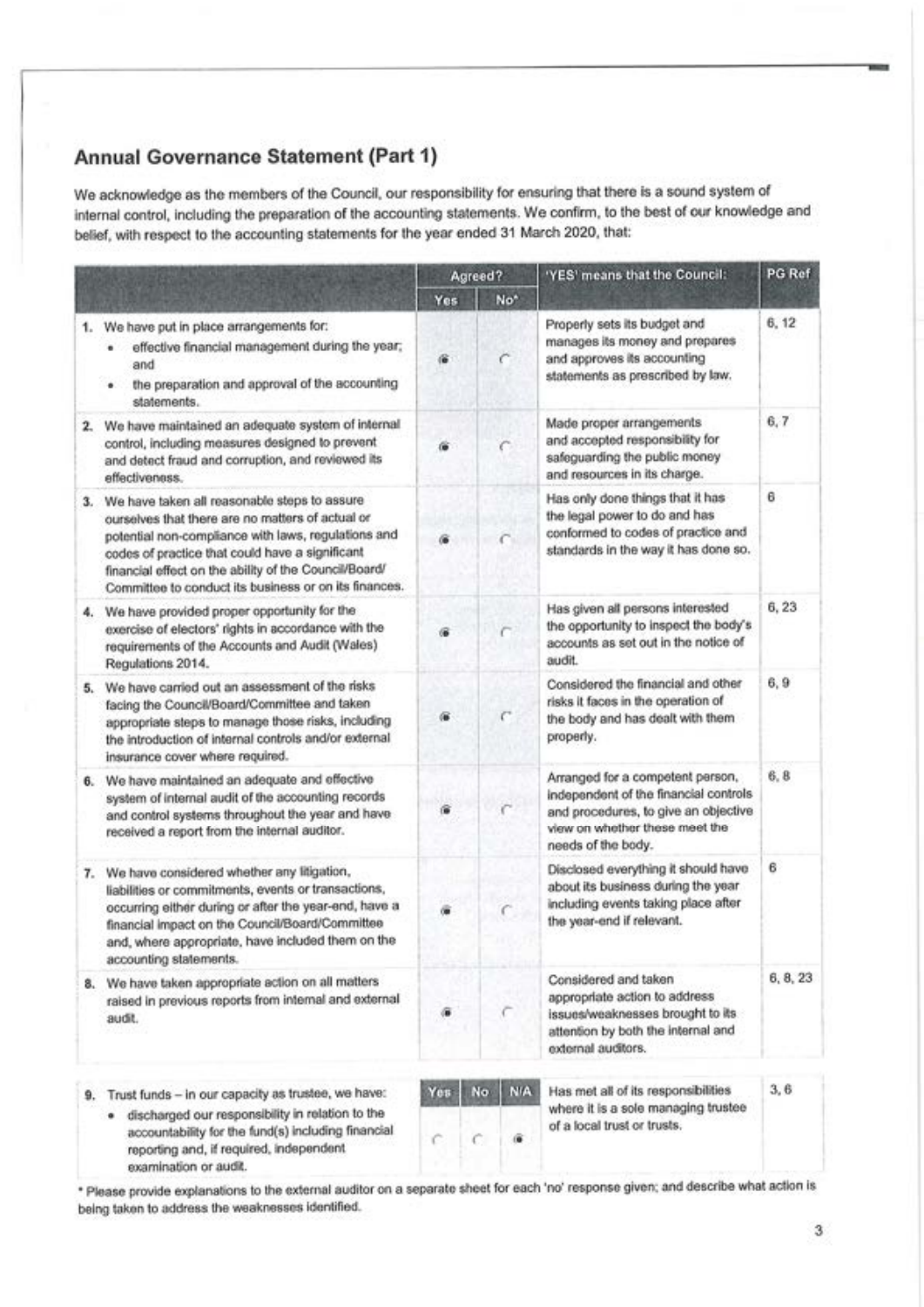### Annual Governance Statement (Part 2)

|                                                                                                                                                                                                                      |     | Agreed?   |     | 'YES' means that the Council:                                                                                                                                                                                                                                                               |  |
|----------------------------------------------------------------------------------------------------------------------------------------------------------------------------------------------------------------------|-----|-----------|-----|---------------------------------------------------------------------------------------------------------------------------------------------------------------------------------------------------------------------------------------------------------------------------------------------|--|
|                                                                                                                                                                                                                      | Yes | <b>No</b> | N/A |                                                                                                                                                                                                                                                                                             |  |
| We have prepared and approved minutes for<br>all meetings held by the Council (including its<br>committees) that accurately record the<br>business transacted and the decisions made<br>by the Council or committee. | 偏   |           |     | Has kept and approved minutes in accordance with<br>Schedule 12, Paragraph 41 of the Local<br>Government Act 1972.                                                                                                                                                                          |  |
| We have ensured that the Council's minutes<br>(including those of its committees) are<br>available for public inspection and have been<br>published electronically.                                                  | ä   |           |     | Has made arrangements for the minutes to be<br>available for public inspection in accordance with<br>section 228 of the Local Government Act 1972 and<br>has published the minutes on its website in<br>accordance with section 55 of the Local<br>Government (Democracy) (Wales) Act 2013. |  |

### **Council approval and certification**

The Council is responsible for the preparation of the accounting statements in accordance with the requirements of the Accounts and Audit (Wales) Regulations 2014 and for the preparation of the Annual Governance Statement.

#### Certification by the RFO

I certify that the accounting statements contained in this Annual Return presents fairly the financial position of the Council, and its income and expenditure, or properly presents receipts and payments, as the case may be, for the year ended 31 March 2020.

Huw Evans

RFO signature:

Name: Huw Evans

Date: 9 July 2020

### Approval by the Council

I confirm that these accounting statements and Annual Governance Statement were approved by the Council under minute reference:

Countell

 $T141$ 

 $2020$ 

Chair of meeting signature:

228

Name: Councillor Peter Gibson

Date: 9 July 2020

Minute ref:

### Council re-approval and re-certification (only required if the Annual Return has been amended at audit)

| Certification by the RFO<br>certify that the accounting statements contained in this Annual<br>Return presents fairly the financial position of the Council, and its<br>income and expenditure, or properly presents receipts and<br>payments, as the case may be, for the year ended | Approval by the Council<br>confirm that these accounting statements and<br>Annual Governance Statement were approved by the<br>Council under minute reference: |  |  |  |
|---------------------------------------------------------------------------------------------------------------------------------------------------------------------------------------------------------------------------------------------------------------------------------------|----------------------------------------------------------------------------------------------------------------------------------------------------------------|--|--|--|
| 31 March 2020.                                                                                                                                                                                                                                                                        | Minute ref:                                                                                                                                                    |  |  |  |
| RFO signature:                                                                                                                                                                                                                                                                        | Chair of meeting signature:                                                                                                                                    |  |  |  |
| Name:                                                                                                                                                                                                                                                                                 | Name:                                                                                                                                                          |  |  |  |
| Date:                                                                                                                                                                                                                                                                                 | Date:                                                                                                                                                          |  |  |  |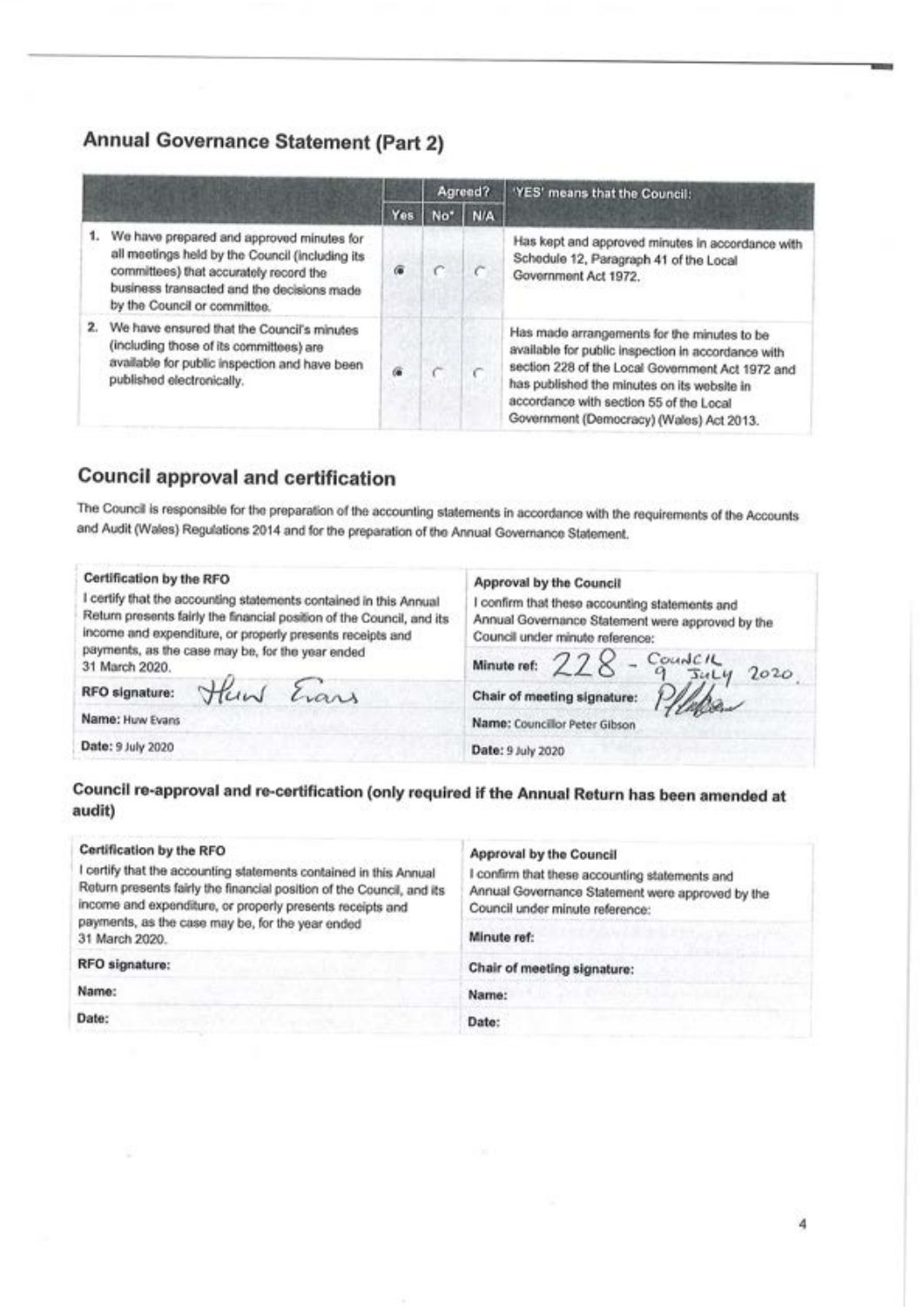## **Auditor General for Wales' Audit Certificate and report**

I report in respect of my audit of the accounts under section 13 of the Act, whether any matters that come to my attention give cause for concern that relevant legislation and regulatory requirements have not been met. My audit has been conducted in accordance with guidance issued by the Auditor General for Wales.

I certify that I have completed the audit of the Annual Return for the year ended 31 March 2020 of:

#### **Llangyfelach Community Council**

### **Auditor General's report**

### **Audit opinion**

On the basis of my review, in my opinion no matters have come to my attention giving cause for concern that in any material respect, the information reported in this Annual Return:

- has not been prepared in accordance with proper practices;
- that relevant legislation and regulatory requirements have not been met;
- is not consistent with the Council's/Committee's governance arrangements; and
- that the Council/Committee does not have proper arrangements in place to secure economy, efficiency and effectiveness in its use of resources.

#### **Other matters arising and recommendations**

I draw the Council's attention to the following matters and recommendations arising from my audit:

- The comparative 2018-19 accounts contain a rounding error of £1 in line 7.
- The 2019-20 accounts reported in the Statement of Balances section of the Accounting Statement incorrectly record the Cash and bank balance (line 9) and the closing balances (line 11) as £51,769. These lines should state £26,422. The Council has incorrectly recorded the balance per the bank statement here rather than the reconciled cashbook balance. This results in a discrepancy between the Statement of receipts and payments and the Statement of **Balances**
- We recommend that in future years, the Council checks the arithmetic and consistency of the accounting statement before approval.
- Further information and guidance on preparing the accounts is contained in Governance and Accountability for Local Councils in Wales: A Practitioners' Guide.

|                                                                                                | Date: 18/01/2022 |
|------------------------------------------------------------------------------------------------|------------------|
| Deryck Evans, Audit Manager, Audit Wales<br>For and on behalf of the Auditor General for Wales |                  |
|                                                                                                |                  |

**\*** Delete as appropriate.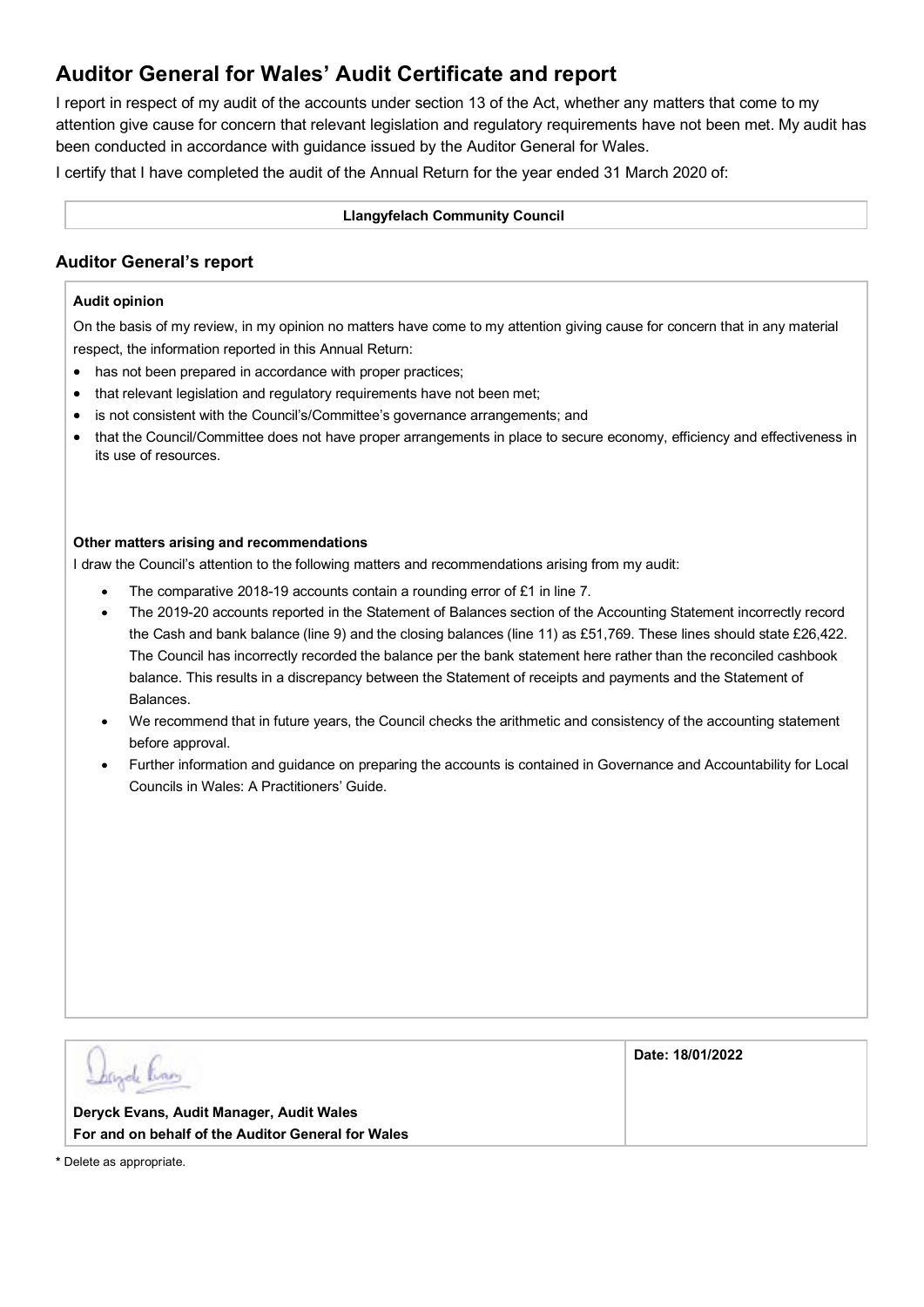## Annual internal audit report to:

Name of body: Llangyfelach Community Council

The Council's internal audit, acting independently and on the basis of an assessment of risk, has included carrying out a selective assessment of compliance with relevant procedures and controls expected to be in operation during the financial year ending 31 March 2020.

The internal audit has been carried out in accordance with the Council's needs and planned coverage. On the basis of the findings in the areas examined, the internal audit conclusions are summarised

in this table. Set out below are the objectives of internal control and the internal audit conclusions on whether, in all significant respects, the following control objectives were being achieved throughout the financial year to a standard adequate to meet the needs of the Council.

|    |                                                                                                                                                                                                     |            |                 | Agreed?    |                   | Outline of work undertaken as part of                                                          |
|----|-----------------------------------------------------------------------------------------------------------------------------------------------------------------------------------------------------|------------|-----------------|------------|-------------------|------------------------------------------------------------------------------------------------|
|    |                                                                                                                                                                                                     | <b>Yes</b> | No <sup>*</sup> | <b>N/A</b> | Not.<br>covered** | the internal audit (NB not required if<br>detailed internal audit report presented<br>to body) |
|    | 1. Appropriate books of account have<br>been properly kept throughout the<br>year.                                                                                                                  | 宿          |                 |            | €                 | Insert text                                                                                    |
|    | 2. Financial regulations have been<br>met, payments were supported by<br>invoices, expenditure was approved<br>and VAT was appropriately<br>accounted for.                                          | 僮          |                 |            | c                 | Insert toxt                                                                                    |
|    | 3. The body assessed the significant<br>risks to achieving its objectives<br>and reviewed the adequacy of<br>arrangements to manage these.                                                          | GG         |                 |            |                   | <b>Insert text</b>                                                                             |
| 4. | The annual precept/levy/resource<br>demand requirement resulted from<br>an adequate budgetary process,<br>progress against the budget was<br>regularly monitored, and reserves<br>were appropriate. |            |                 |            |                   | Insert text                                                                                    |
| 5. | Expected income was fully<br>received, based on correct prices,<br>properly recorded and promptly<br>banked, and VAT was appropriately<br>accounted for.                                            |            |                 |            |                   | <b>Insert text</b>                                                                             |
| 6. | Petty cash payments were<br>properly supported by receipts,<br>expenditure was approved and<br>VAT appropriately accounted for.                                                                     |            |                 | 庙          |                   | Insert text                                                                                    |
| 7. | Salaries to employees and<br>allowances to members were paid<br>in accordance with minuted<br>approvals, and PAYE and NI<br>requirements were properly applied.                                     |            |                 |            |                   | <b>Insert text</b>                                                                             |
| 8. | Asset and investment registers<br>were complete, accurate,<br>and properly maintained.                                                                                                              |            |                 | c          |                   | <b>Insert text</b>                                                                             |